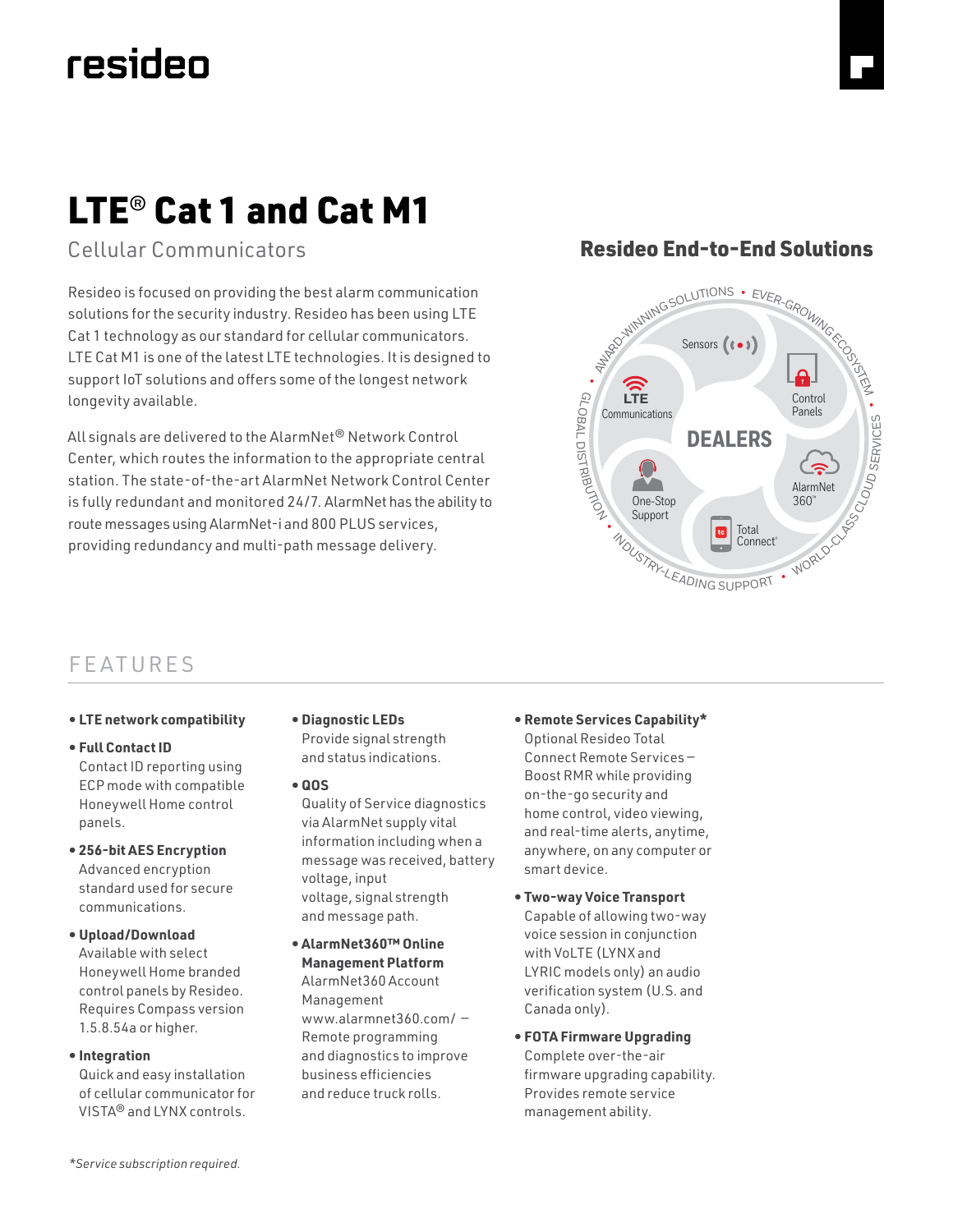#### VISTA LTE® CatM **Communicators (LTEM-XV/LTEM-XA)**

### VISTA LTE **Communicators (LTE-XC)**

| I |  |  |
|---|--|--|
|   |  |  |

| <b>DESCRIPTION</b>                                                                                                                                                                 | . Integrated VISTA ECP design<br>• Four-wire connection<br>• Powered by VISTA<br>• LTE CAT M                      | . Integrated VISTA ECP design<br>• Four-wire connection<br>• Powered by VISTA<br>$\bullet$   TF CAT 1                                                      |  |  |
|------------------------------------------------------------------------------------------------------------------------------------------------------------------------------------|-------------------------------------------------------------------------------------------------------------------|------------------------------------------------------------------------------------------------------------------------------------------------------------|--|--|
| <b>PANEL COMPATIBILITY</b>                                                                                                                                                         | All VISTA controls with FCP radio<br>support                                                                      | All VISTA controls with FCP radio<br>support                                                                                                               |  |  |
| <b>DIMENSIONS</b>                                                                                                                                                                  | $4.0$ " x $7.0$ " x $1.75$ "<br>10.16cm x 17.78cm x 4.45cm                                                        | $4.0'' \times 7.0'' \times 1.75''$<br>10.16cm x 17.78cm x 4.45cm                                                                                           |  |  |
| <b>ELECTRICAL</b>                                                                                                                                                                  | Input Power: powered from 12V aux<br>power<br><b>Current Drain Standby: 26mA</b><br>Current Drain Transmit: 105mA | <b>Input Power:</b> powered from 12V aux<br>power<br><b>Current Drain Standby: 25mA</b><br>Current Drain Transmit: 250mA                                   |  |  |
| <b>RF</b>                                                                                                                                                                          | Antenna: Internal multi-Band<br>antenna.                                                                          | Antenna: Internal multi-Band<br>antenna with receive diversity.                                                                                            |  |  |
| <b>Operating Temperature:</b><br>$-4^{\circ}$ to 131° F (-20° to 55° C)<br><b>ENVIRONMENTAL</b><br><b>Storage Temperature:</b><br>$-40^{\circ}$ to $158^{\circ}$ F (-40° to 70° C) |                                                                                                                   | <b>Operating Temperature:</b><br>$-4^{\circ}$ to 131° F (-20° to 55° C)<br><b>Storage Temperature:</b><br>$-40^{\circ}$ to $158^{\circ}$ F (-40° to 70° C) |  |  |
| <b>AGENCY LISTINGS</b><br><b>ETL Listed</b>                                                                                                                                        |                                                                                                                   | <b>ETL Listed</b>                                                                                                                                          |  |  |

| <b>VISTA LTE</b>    |
|---------------------|
| <b>Communicator</b> |
| $(LTE-21V)$         |



| <b>DESCRIPTION</b>         | Integrated LTE CAT1 cellular communicator<br>for the VISTA21iPLTE and V21SIALTE                                                                                               |  |  |
|----------------------------|-------------------------------------------------------------------------------------------------------------------------------------------------------------------------------|--|--|
| <b>PANEL COMPATIBILITY</b> | VISTA21iPLTE/V21SIALTE                                                                                                                                                        |  |  |
| <b>DIMENSIONS</b>          | $4" \times 2.375"$<br>$(10.16cm \times 6.0325cm)$                                                                                                                             |  |  |
| <b>ELECTRICAL</b>          | Input Power: 4.1V<br><b>Current Drain Standby: 60mA</b><br>Current Drain Transmit: 580mA                                                                                      |  |  |
| RF                         | <b>Antenna:</b> Internal multi-Band antenna with receive<br>diversity                                                                                                         |  |  |
| <b>ENVIRONMENTAL</b>       | <b>Operating Temperature:</b><br>$-22^{\circ}$ to $140^{\circ}$ F ( $-30^{\circ}$ to 60°C)<br><b>Storage Temperature:</b><br>$-40^{\circ}$ to $158^{\circ}$ F (-40° to 70° C) |  |  |
| <b>AGENCY LISTINGS</b>     | <b>ETL Listed</b>                                                                                                                                                             |  |  |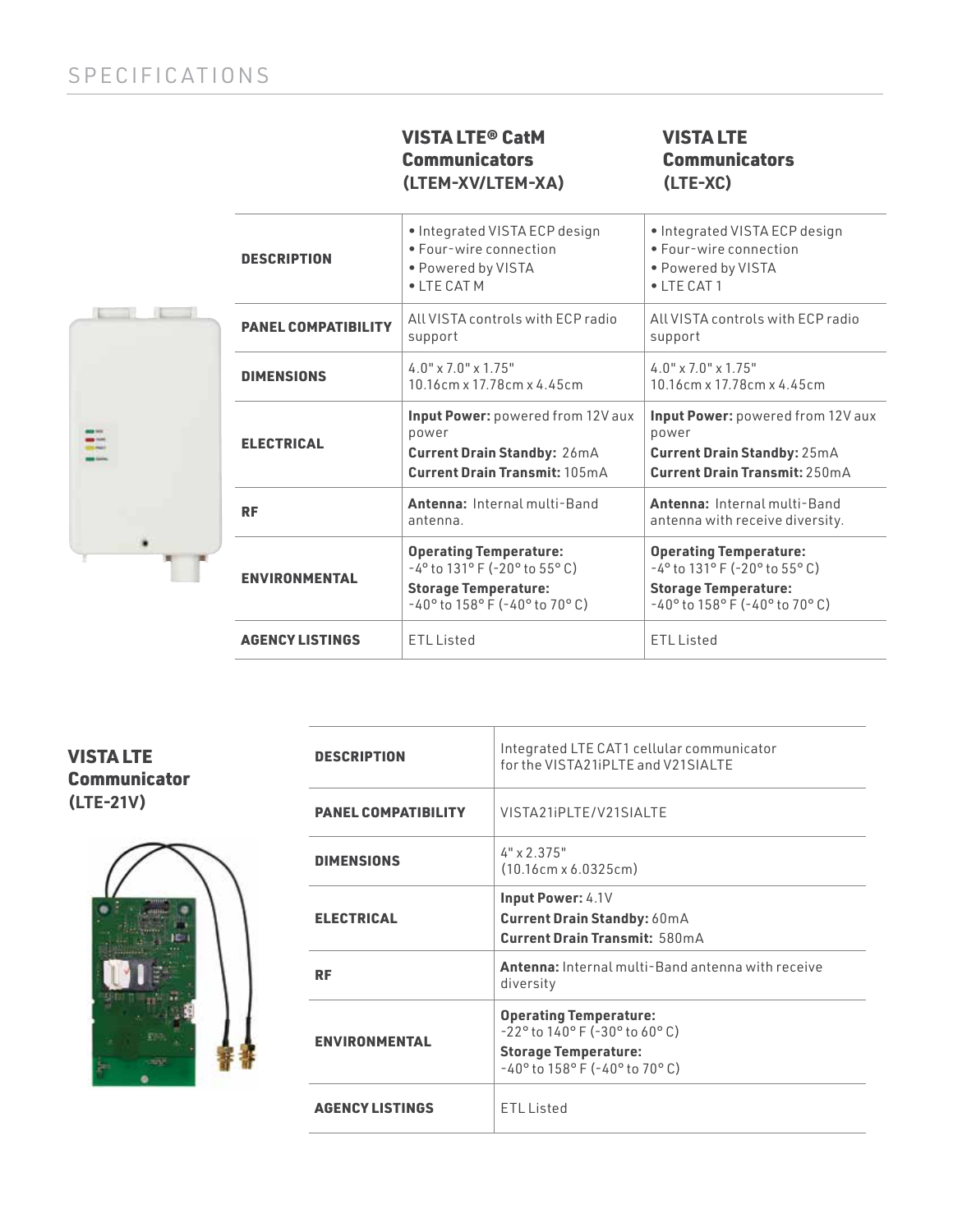## SPECIFICATIONS

LYRIC LTE® **Communicators (LYRICLTE-A/ LYRICLTE-C/ LYRICLTE-V)**



| <b>DESCRIPTION</b>         | $I Y RICI TF-A: I T F CAT 3$<br>I YRICI TF-V: I TF CAT 1                                                                                                                                   |  |  |
|----------------------------|--------------------------------------------------------------------------------------------------------------------------------------------------------------------------------------------|--|--|
| <b>PANEL COMPATIBILITY</b> | Lyric Controller firmware version 1.09 or greater<br>Lyric Gateway firmware version 1.02 or greater<br>(LTE-A only)<br>Lyric Controller Canada (LTE-C) firmware version<br>1.07 or greater |  |  |
| <b>DIMENSIONS</b>          | $2.625" \times 3.125" \times 0.5"$<br>$6.7cm \times 7.9cm \times 1.3cm$                                                                                                                    |  |  |
| <b>ELECTRICAL</b>          | <b>Input Power: 7.2V</b><br>Current Drain: 245mA                                                                                                                                           |  |  |
| <b>RF</b>                  | <b>Antenna:</b> Internal multi-Band antenna with receive<br>diversity                                                                                                                      |  |  |
| <b>ENVIRONMENTAL</b>       | <b>Operating Temperature:</b><br>$-4^{\circ}$ to 131° F (-20° to 55° C)<br><b>Storage Temperature:</b><br>$-40^{\circ}$ to $158^{\circ}$ F (-40° to 70° C)                                 |  |  |
| <b>AGENCY LISTINGS</b>     | FTI listed                                                                                                                                                                                 |  |  |

#### LYNX Touch LTE **Communicators (LTE-L57V/LTE-L57A/ LTE-L57C)**



| <b>DESCRIPTION</b>         | Integrated Volte-capable LTE CAT1 cellular<br>communicator for I YNX Touch                                                                                 |
|----------------------------|------------------------------------------------------------------------------------------------------------------------------------------------------------|
| <b>PANEL COMPATIBILITY</b> | L5210/L7000 controls version 9.00.xxx                                                                                                                      |
| <b>DIMENSIONS</b>          | $4.75" \times 2.5"$<br>(12.1cm x 6.4cm)                                                                                                                    |
| <b>ELECTRICAL</b>          | Input Power: 5V<br>Current Drain: 490mA                                                                                                                    |
| RF                         | <b>Antenna:</b> Internal multi-Band antenna with receive<br>diversity                                                                                      |
| <b>ENVIRONMENTAL</b>       | <b>Operating Temperature:</b><br>$-4^{\circ}$ to 131° F (-20° to 55° C)<br><b>Storage Temperature:</b><br>$-40^{\circ}$ to $158^{\circ}$ F (-40° to 70° C) |
| <b>AGENCY LISTINGS</b>     | FTI Listed                                                                                                                                                 |